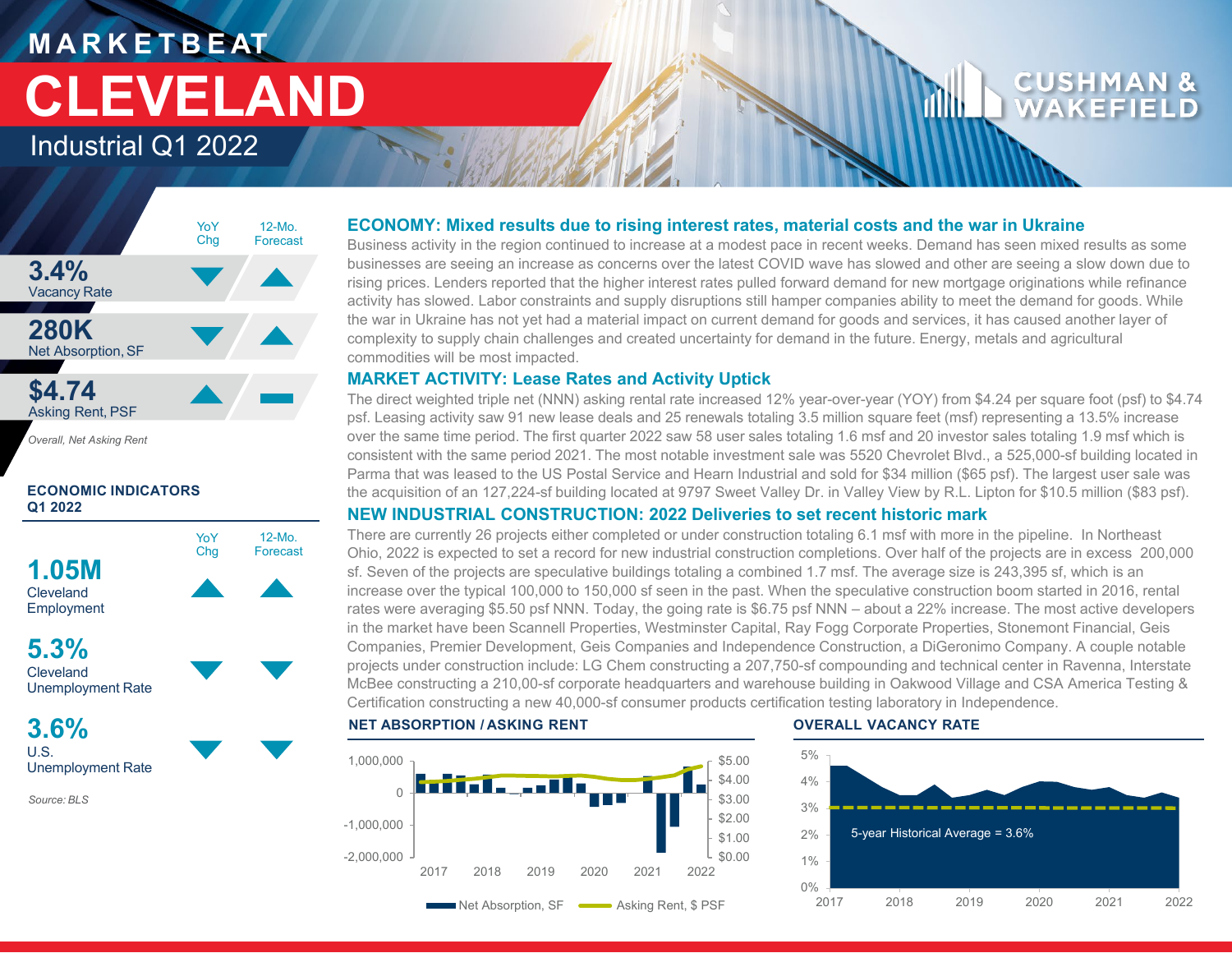## **M A R K E T B E AT** Industrial Q1 2022 **CLEVELAND**

# $c_{\text{U}}$

#### **MARKET STATISTICS**

| <b>SUBMARKET</b>        | <b>TOTAL</b><br><b>BLDGS</b> | <b>INVENTORY</b><br>(SF) | <b>YTD LEASE</b><br><b>ACTIVITY</b><br>(SF) | <b>YTD USER</b><br><b>SALES ACTIVITY</b><br>(SF) | <b>OVERALL</b><br><b>VACANCY</b><br><b>RATE</b> | <b>YTD DIRECT NET</b><br><b>ABSORPTION</b><br>(SF) | <b>YTD OVERALL</b><br><b>NET ABSORPTION</b><br>(SF) | <b>UNDER</b><br><b>CONSTRUCTION</b><br>(SF) | <b>YTD</b><br><b>CONSTRUCTION</b><br><b>COMPLETIONS (SF)</b> | <b>DIRECT WEIGHTED</b><br><b>AVERAGE NET RENTAL</b><br>RATE * |
|-------------------------|------------------------------|--------------------------|---------------------------------------------|--------------------------------------------------|-------------------------------------------------|----------------------------------------------------|-----------------------------------------------------|---------------------------------------------|--------------------------------------------------------------|---------------------------------------------------------------|
| Downtown                | 1,573                        | 50,909,194               | 274,254                                     | 55,340                                           | 4.9%                                            | $-136,534$                                         | 7,066                                               | 50,000                                      | $\mathbf 0$                                                  | \$3.53                                                        |
| East                    | 1,088                        | 46,146,791               | 42,372                                      | 19,869                                           | 2.3%                                            | $-64,237$                                          | $-83,618$                                           | 198,000                                     | $\mathbf 0$                                                  | \$4.27                                                        |
| Lake County             | 1,491                        | 43,314,665               | 300,638                                     | 117,672                                          | 3.1%                                            | 233,282                                            | 272,082                                             | $\mathbf{0}$                                | $\circ$                                                      | \$4.75                                                        |
| South                   | 670                          | 30,920,747               | 574,123                                     | 127,224                                          | 3.7%                                            | 232,380                                            | 233,538                                             | 345,000                                     | $\mathbf{0}$                                                 | \$6.34                                                        |
| Southeast               | 1,627                        | 83,665,450               | 638,836                                     | 239,769                                          | 6.8%                                            | $-251,669$                                         | $-358,004$                                          | 918,100                                     | 61,750                                                       | \$4.11                                                        |
| Southwest               | 1,235                        | 53,880,676               | 495,135                                     | 158,719                                          | 2.7%                                            | 45,121                                             | 75,121                                              | 932,018                                     | $\overline{0}$                                               | \$5.31                                                        |
| West                    | 1,299                        | 51,148,199               | 118,871                                     | 302,808                                          | 1.9%                                            | 31,801                                             | 31,801                                              | 130,000                                     | $\mathbf 0$                                                  | \$4.25                                                        |
| Akron                   | 2,081                        | 71,398,630               | 904,706                                     | 348,857                                          | 2.6%                                            | $-30,071$                                          | $-30,071$                                           | 50,000                                      | $\mathbf 0$                                                  | \$5.63                                                        |
| Medina County           | 639                          | 23,062,970               | 86,505                                      | 66,358                                           | 1.2%                                            | 53,329                                             | 53,329                                              | 300,000                                     | $\circ$                                                      | \$4.49                                                        |
| Portage County          | 444                          | 12,011,883               | $\circ$                                     | $\mathbf 0$                                      | 3.0%                                            | $-3,905$                                           | 38,714                                              |                                             | 65,000                                                       | \$8.76                                                        |
| <b>Stark County</b>     | 1,357                        | 50,568,550               | 17,040                                      | 140,066                                          | 1.3%                                            | 40,015                                             | 40,015                                              | 2,140,000                                   | $\mathbf{0}$                                                 | \$4.54                                                        |
| <b>CLEVELAND TOTALS</b> | 13,504                       | 517,027,755              | 3,452,480                                   | 1,576,682                                        | 3.4%                                            | 149,512                                            | 279,973                                             | 5,518,118                                   | 126,750                                                      | \$4.74                                                        |

*\*Rental rates reflect weighted net asking \$psf/year*

**KEY LEASE TRANSACTIONS Q1 2022**

| <b>PROPERTY</b>        | <b>SUBMARKET</b> | <b>TENANT</b>       | <b>SF</b> | <b>TYPE</b> |
|------------------------|------------------|---------------------|-----------|-------------|
| 5585 Canal Road        | South            | Amazon              | 300,000   | Warehouse   |
| 150 Loomis Parkway     | Portage County   | Lighter Than Air    | 267.741   | Warehouse   |
| 1204 Massillon Road    | Akron            | <b>Boston Group</b> | 224,856   | Warehouse   |
| 2000 Brittain Road     | Akron            | Driverge Vehicle    | 150,000   | Warehouse   |
| 38585 Jet Center Place | Lake County      | Lincoln Electric    | 130,000   | Warehouse   |
| 1214 Marquette Street  | Downtown         | Sandvik Group       | 127,050   | Warehouse   |

#### **KEY SALES TRANSACTIONS Q1 2022**

| <b>PROPERTY</b>          | <b>SUBMARKET</b> | <b>SELLER / BUYER</b>                         | <b>SF</b> | <b>PRICE/S PSF</b> |
|--------------------------|------------------|-----------------------------------------------|-----------|--------------------|
| 5520 Chevrolet Boulevard | Southwest        | ICP, LLC / American Postal Infrastructure     | 525,000   | \$34M / \$65       |
| 9797 Sweet Valley Drive  | South            | Sweet Valley Co. / R.L. Lipton                | 127.224   | $$10.5M/$ \$83     |
| 4753 Allen Drive         | Akron            | Centimark / DHL                               | 102,000   | \$8.46M / \$83     |
| 26400 Richmond Road      | Southeast        | Jorgensen Steel / Jade Steel Group & ICP, LLC | 180.501   | \$5.41M / \$30     |

#### **KEY CONSTRUCTION COMPLETIONS Q1 2022**

| <b>PROPERTY</b>         | <b>SUBMARKET</b> | <b>MAJOR TENANT</b>                |        | OWNER/DEVELOPER                     |
|-------------------------|------------------|------------------------------------|--------|-------------------------------------|
| 9450 Rosemont Drive     | Southeast        | The Simplay 3 Company              | 61.750 | <b>Premier Development Partners</b> |
| 257 International Drive | Portage County   | <b>Hamrick Packaging Solutions</b> | 65,000 | <b>Campbell Construction</b>        |